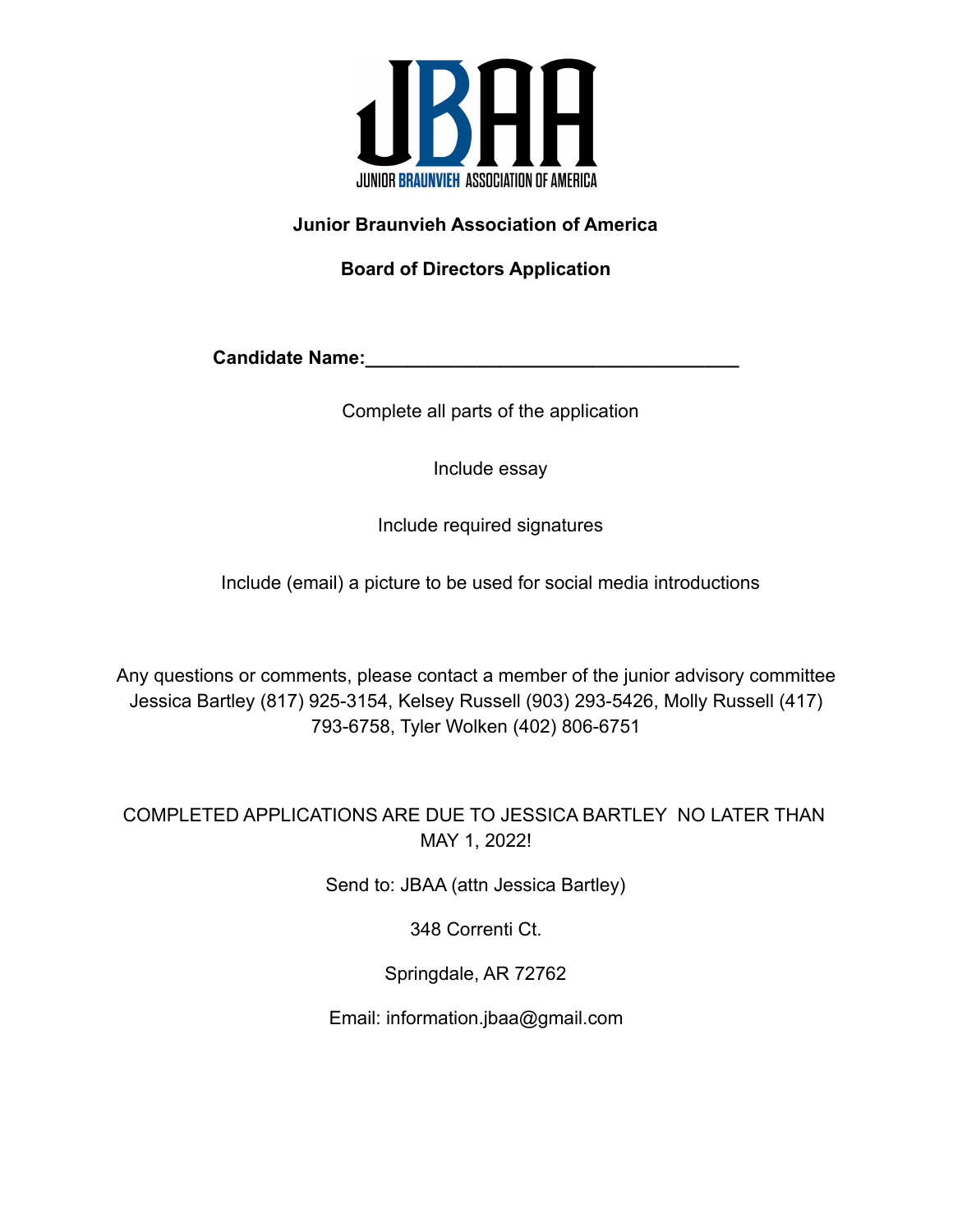# **I. Candidate Information**

|                                                                                                         |  |                                                                                   | Birth Date: 1997 |
|---------------------------------------------------------------------------------------------------------|--|-----------------------------------------------------------------------------------|------------------|
| Age as of January 1, 2022 (applicants must be between the ages of 11 and 20): _______________           |  |                                                                                   |                  |
|                                                                                                         |  | Address: __________________________________City:___________________State: _______ |                  |
|                                                                                                         |  |                                                                                   |                  |
|                                                                                                         |  | Grade: School/University: Character Account Contains and School/University:       |                  |
|                                                                                                         |  |                                                                                   |                  |
| II. Braunvieh Involvement                                                                               |  |                                                                                   |                  |
| Years with Braunvieh projects: Vears in the beef industry:                                              |  |                                                                                   |                  |
| Years attending the National Junior Braunvieh Show: Vears attending the National Junior Braunvieh Show: |  |                                                                                   |                  |
| How/Why did you first become involved with the Braunvieh breed?                                         |  |                                                                                   |                  |

List accomplishments, awards and honors relating to the Braunvieh breed.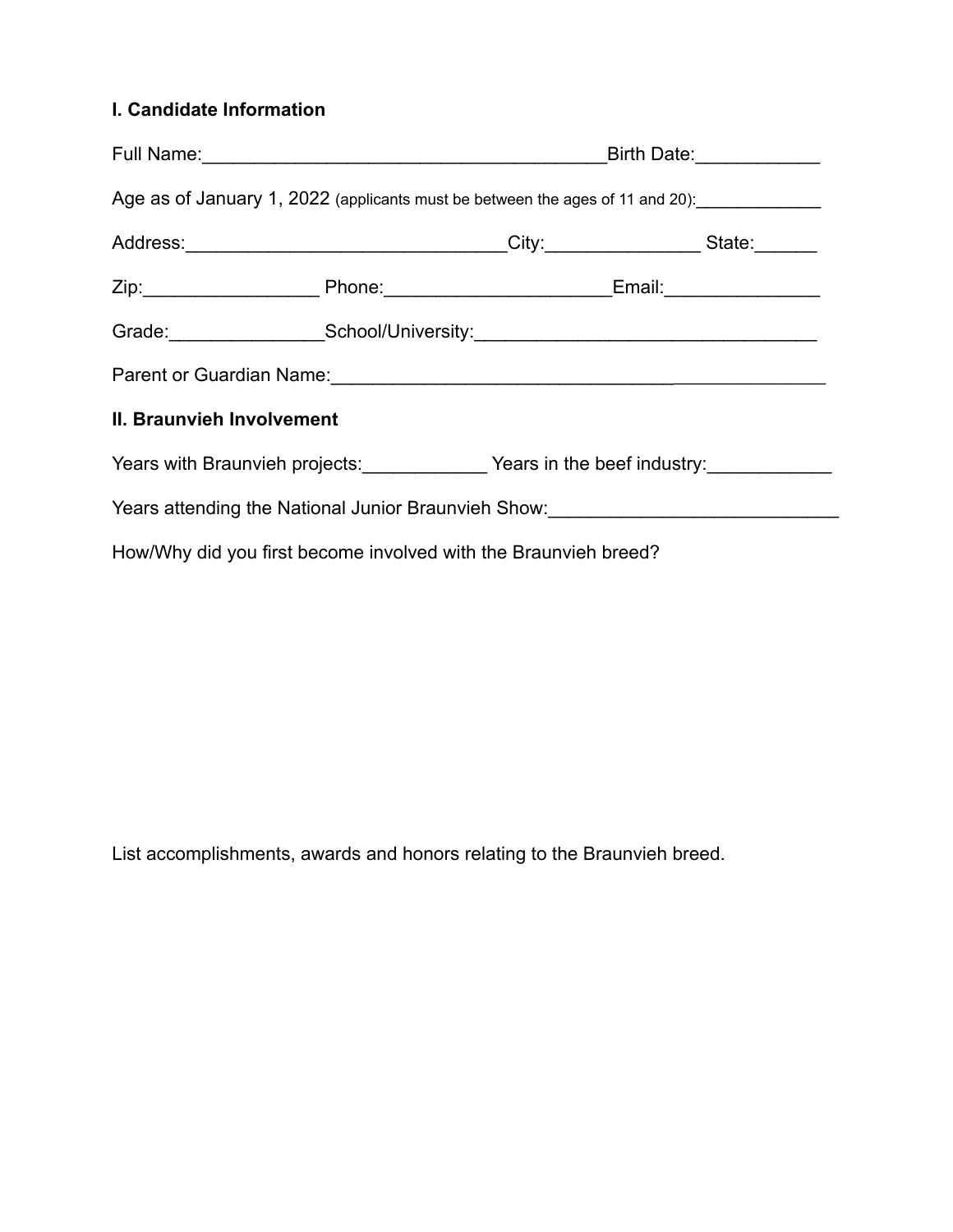## **III. Leadership**

Briefly describe what qualities you possess that would qualify you for the JBAA Board of Directors.

List up to 10 activities, achievements, or honors that you consider most relevant to your candidacy for the JBAA Board of Directors. (School activities, 4-H, FFA, etc.)

1. 2. 3. 4. 5. 6. 7. 8. 9. 10.

What are your plans for the future? (College, vocational school, work and etc)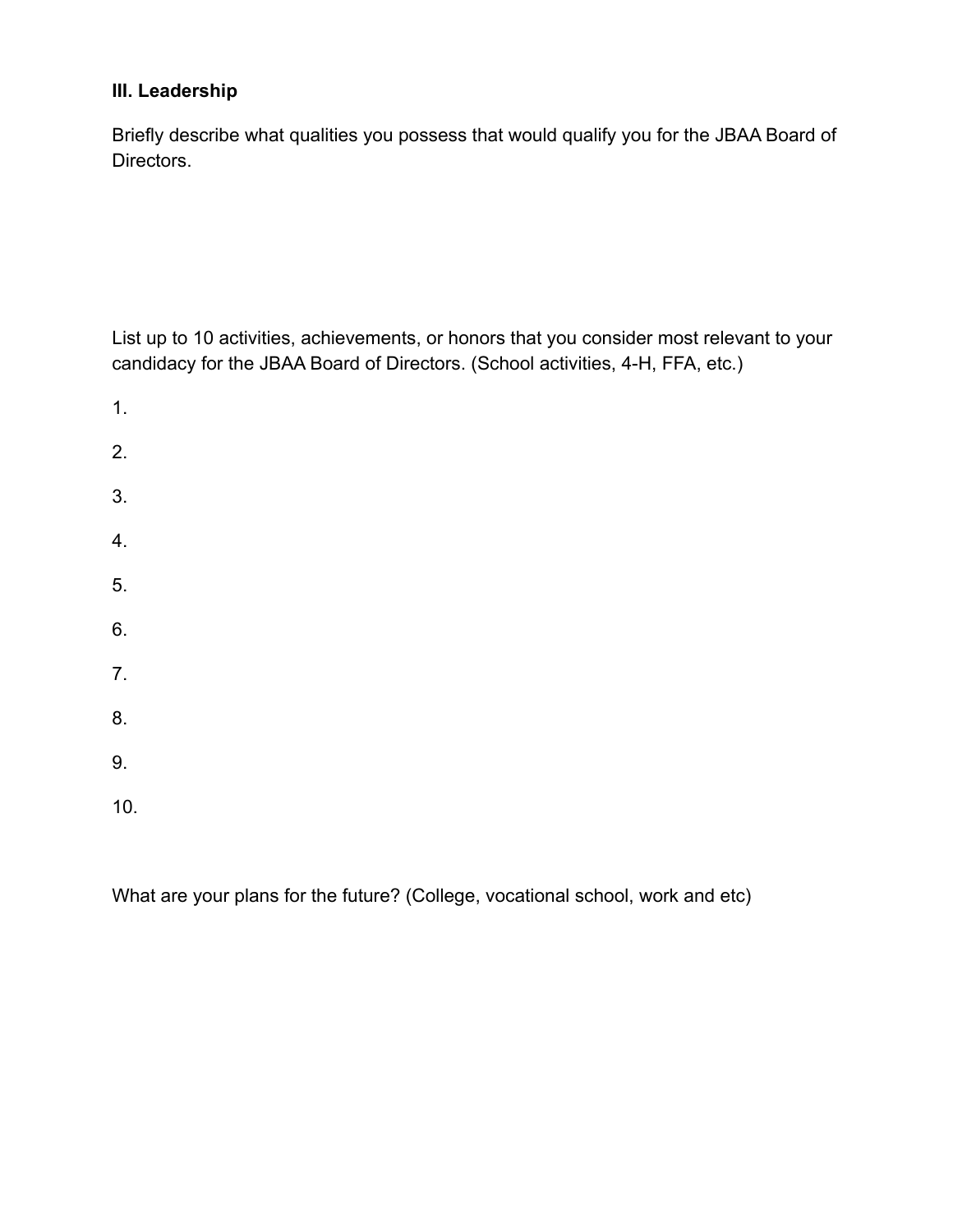#### **VI. Requirements / Liabilities as a Junior Board Member**

Initial beside each requirement to acknowledge agreement.

\_\_\_\_\_\_\_ 1. Attendance is expected at the National Junior Braunvieh Show, National Braunvieh Meeting, Show and Sale as well as one additional activity. Unexcused absences will be documented under a strike system. Qualifying additional activities may be found in the JBAA BOD Policy Handbook.

\_\_\_\_\_\_\_ 2. Be willing and able to travel independently as required in service to the JBAA and BAA.

\_\_\_\_\_\_\_ 3. Be willing and able to check your email at least twice a week and respond in a timely manner (48 hours).

\_\_\_\_\_\_\_ 5. Write any needed articles, letters, thank you notes, emails and other correspondence regularly and on time.

\_\_\_\_\_\_\_ 6. Assist with any and all Junior National activities.

\_\_\_\_\_\_\_ 7. Assist in any fundraising efforts organized by the JBAA.

\_\_\_\_\_\_\_ 8. Abide by the code of conduct outlined in the JBAA Board of Directors Policy Handbook (included below).

While attending the required JBAA activities and events, minimally including the National Junior Braunvieh Show and Meeting, National Braunvieh Show and Meeting, one additional show of choice, I will:

- Obey all rules established by the JBAA Board and Advisors and all local, state and federal laws.
- Be respectful and courteous of all people at all times.
- Respect the property and the facilities being used for an event and only use the facilities, buildings or other places deemed acceptable while at the event. I will avoid places or activities that in any way could raise questions as to my safety, moral character or conduct.
- Refrain from loud, unruly talking: vulgar language; swearing; and other unbecoming conduct.
- Dress appropriately for the occasion and event, as deemed by event organizers.
- Demonstrate sportsmanship in all competitions and contests. I will be modest in winning and generous in defeat.
- Utilize teamwork to help others succeed.
- Cooperate in all programs and activities.
- Attend and be on time to meetings, events, and activities including meal functions, as it is expected and mandatory.
- Abstain from having possession, using and consuming alcohol, tobacco or drugs.
- Represent the Junior Braunvieh Association of America, the Braunvieh breed, the beef industry and the agriculture industry with pride.

\_\_\_\_\_\_\_ 9. I have read, studied and understand the requirements of being a junior board member. I understand that failure to complete these tasks will result in limitations of my role and/or possible removal from office.